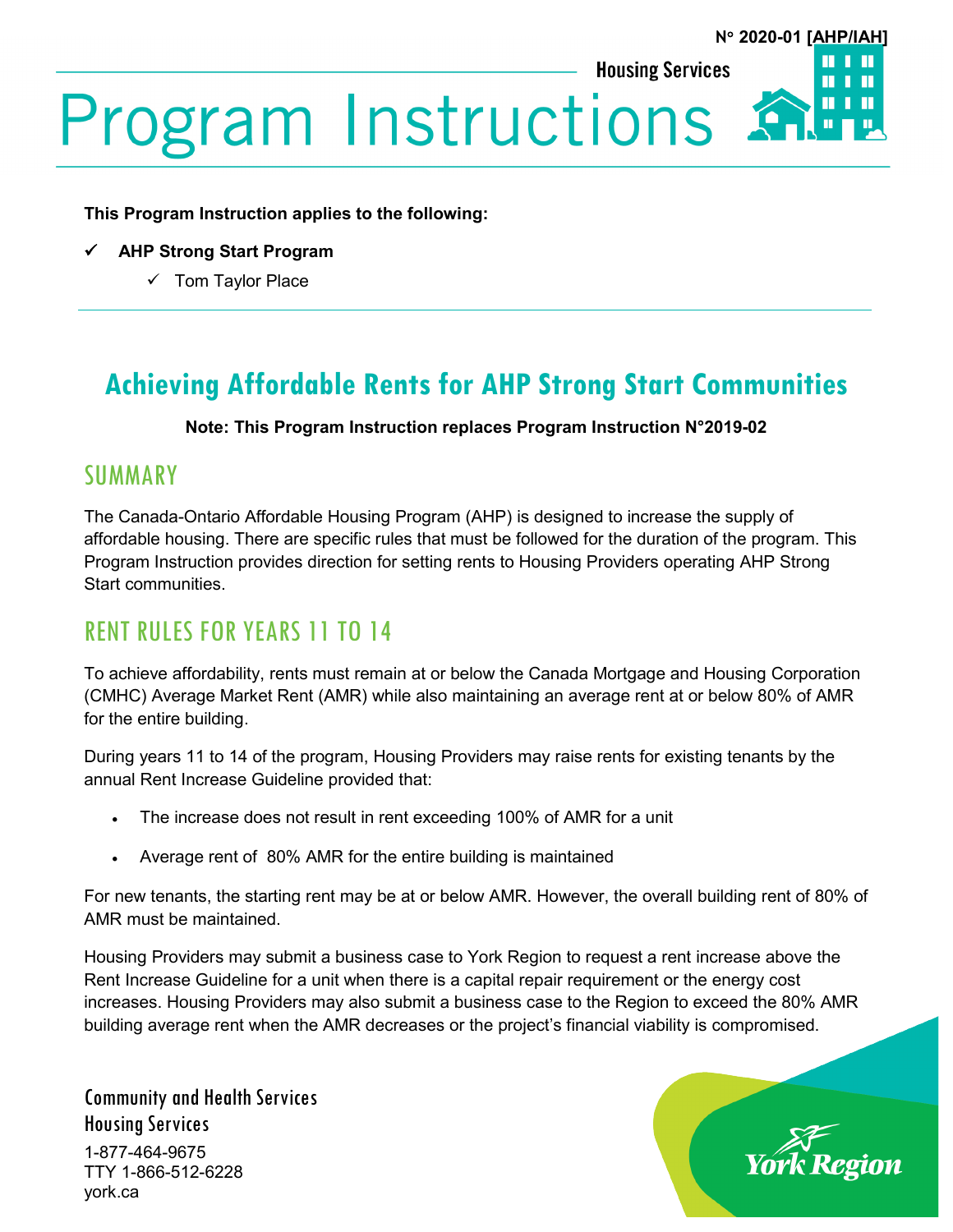# RENT RULES FOR YEARS 15 TO 20

Housing Providers must continue to follow program rules set between years 11 to 14 for existing tenants.

New tenants are no longer subject to any program limitations and there is no maximum rent threshold for the building.

# AHP RULES REQUIRE THE BUILDING TO ACHIEVE AN AVERAGE RENT AT OR BELOW 80% OF AMR DURING YEARS 1 TO 14 OF THE PROGRAM

Buildings funded through the AHP Strong Start Program must achieve an average rent at or below 80% of AMR. Table 1 provides Fall 2019 CMHC AMRs for Zone 26, which includes Newmarket. Housing Providers must refer to Table 1 to ensure that the overall rent for the building remains at or below 80% of AMR for the applicable zone.

**Table 1 Fall 2019 CMHC Average Market Rents for Zone 26 (Aurora, Newmarket, Whitchurch-Stouffville, East Gwillimbury, Georgina)**

| <b>Bachelor</b> | 1 Bedroom | 2 Bedroom | 3 Bedroom |
|-----------------|-----------|-----------|-----------|
| \$795           | \$1,245   | \$1,338   | \$1,552   |

For tenants receiving a rent subsidy, Housing Providers should include only the tenants' contributions to rent (the portion paid by the tenant) when calculating the building's overall average rent.

## ACTION REQUIRED

The Rent Increase Guideline for 2020 is 2.2% and applies to rent increases effective between January 1 and December 31, 2020.

**Applyinng the rent increase guideline to increase rents during years 11 to 14 of the AHP** 

## **Strong Start Program**

- 1. Identify the current rent for the unit
- 2. Calculate the guideline rent increase by multiplying the current rent by the Rent Increase **Guideline**
- 3. Determine the new rent by adding the rent increase calculated in step 2 to current rent Example of using the 2020 Rent Increase Guideline:
	- Current rent is \$1,000
	- Multiply the current rent by 2.2%
		- $\circ$  \$1,000 x 2.2% = \$22
		- $\circ$  \$1,000 + \$22 = \$1,022
	- Guideline rent increase amount is \$1,022